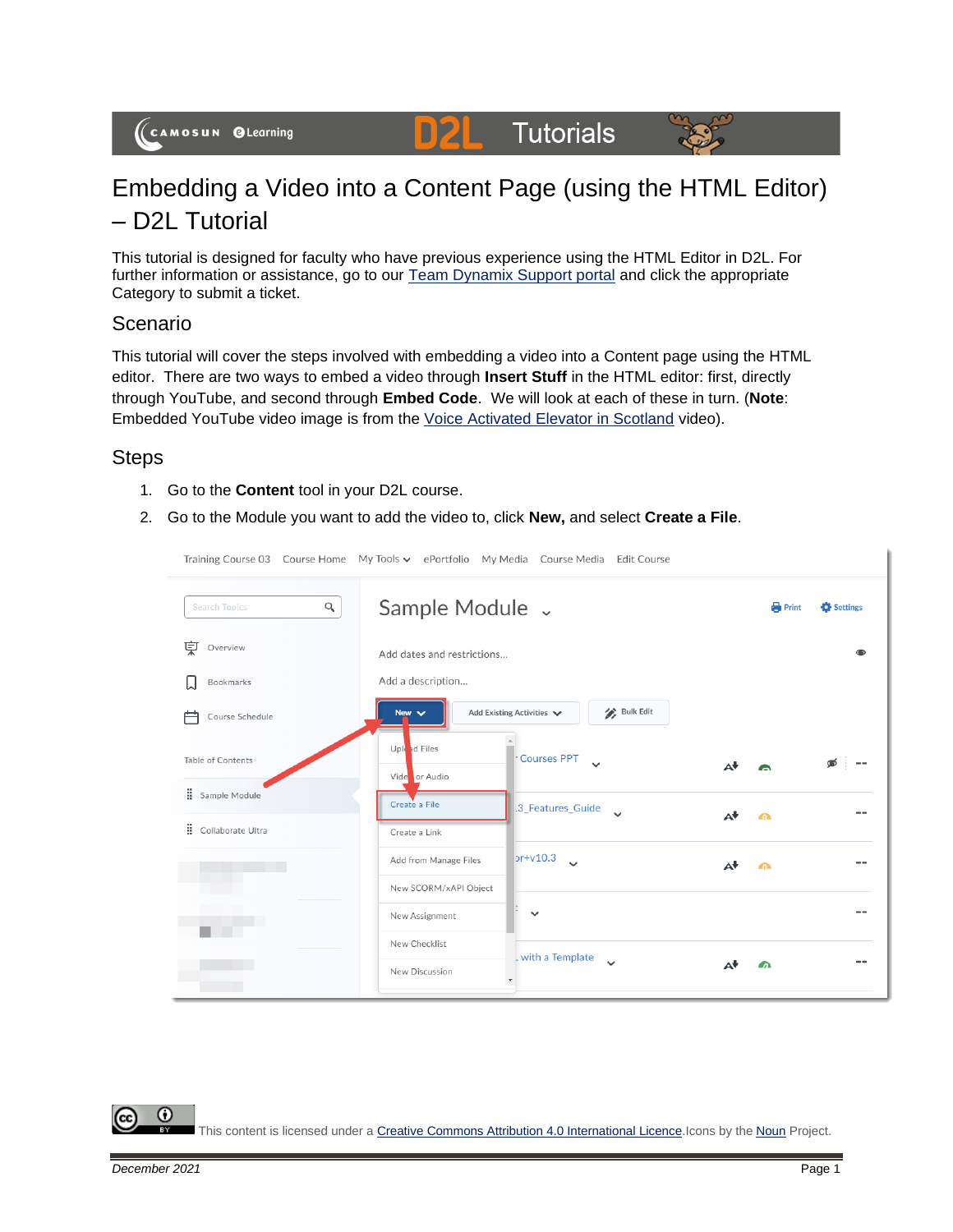3. Give your page a Title, then click in the **Content** box and add some text to provide a context for the video you will be embedding. For example, explain to your students what the video is about and what they should be watching/listening for. Make sure to hit your Enter key so your cursor appears what they should be watching/listening for. Make sure to hit your Enter key so your cursor appears below the text you just typed in, otherwise your video may not appear where you want it to! Click on the **Insert Stuff** icon at the top left of the HTML editor.

| Create a File in "Sample Module"                                                                                                                     |                                                                                                                 |                                               |                                                |
|------------------------------------------------------------------------------------------------------------------------------------------------------|-----------------------------------------------------------------------------------------------------------------|-----------------------------------------------|------------------------------------------------|
| Voice Activated Elevator Video                                                                                                                       | En Browse for a Template                                                                                        |                                               |                                                |
| Hide from Users                                                                                                                                      |                                                                                                                 |                                               |                                                |
| $\equiv$ $\sim$<br>$\underline{\mathsf{U}}$ $\vee$<br>$\mathsf{A}_{\mathscr{L}}$<br>Ι<br>в<br>$\checkmark$<br>Paragraph                              | $rac{b}{c}$<br>$\mathbf{u} \equiv \mathbf{v}$<br>$\mathcal{C}^{\rho}$<br>$\overline{\mathbf{z}}$<br>$200 - 100$ | 觀 ▽<br>$\sum$ $\sim$<br>$+$ $\vee$<br>Verdana | 5G<br>12px<br>$\checkmark$<br>$\checkmark$<br> |
| This video is about a voice activated elevator that can't understand different dialects of English. Watch the video, and reflect on why it is funny. | <b>INSURANCES</b>                                                                                               |                                               |                                                |
|                                                                                                                                                      |                                                                                                                 |                                               |                                                |
|                                                                                                                                                      |                                                                                                                 |                                               |                                                |
|                                                                                                                                                      |                                                                                                                 |                                               |                                                |
|                                                                                                                                                      |                                                                                                                 |                                               |                                                |
|                                                                                                                                                      |                                                                                                                 |                                               |                                                |
|                                                                                                                                                      |                                                                                                                 |                                               |                                                |
|                                                                                                                                                      |                                                                                                                 |                                               |                                                |
|                                                                                                                                                      |                                                                                                                 |                                               | h.                                             |
| /content/training/TRAIN_03/Sample Module/                                                                                                            | Change Path                                                                                                     |                                               |                                                |
| <b>Save and Close</b><br>Save<br>Cancel                                                                                                              |                                                                                                                 |                                               |                                                |

 $\odot$ This content is licensed under [a Creative Commons Attribution 4.0 International Licence.I](https://creativecommons.org/licenses/by/4.0/)cons by the [Noun](https://creativecommons.org/website-icons/) Project.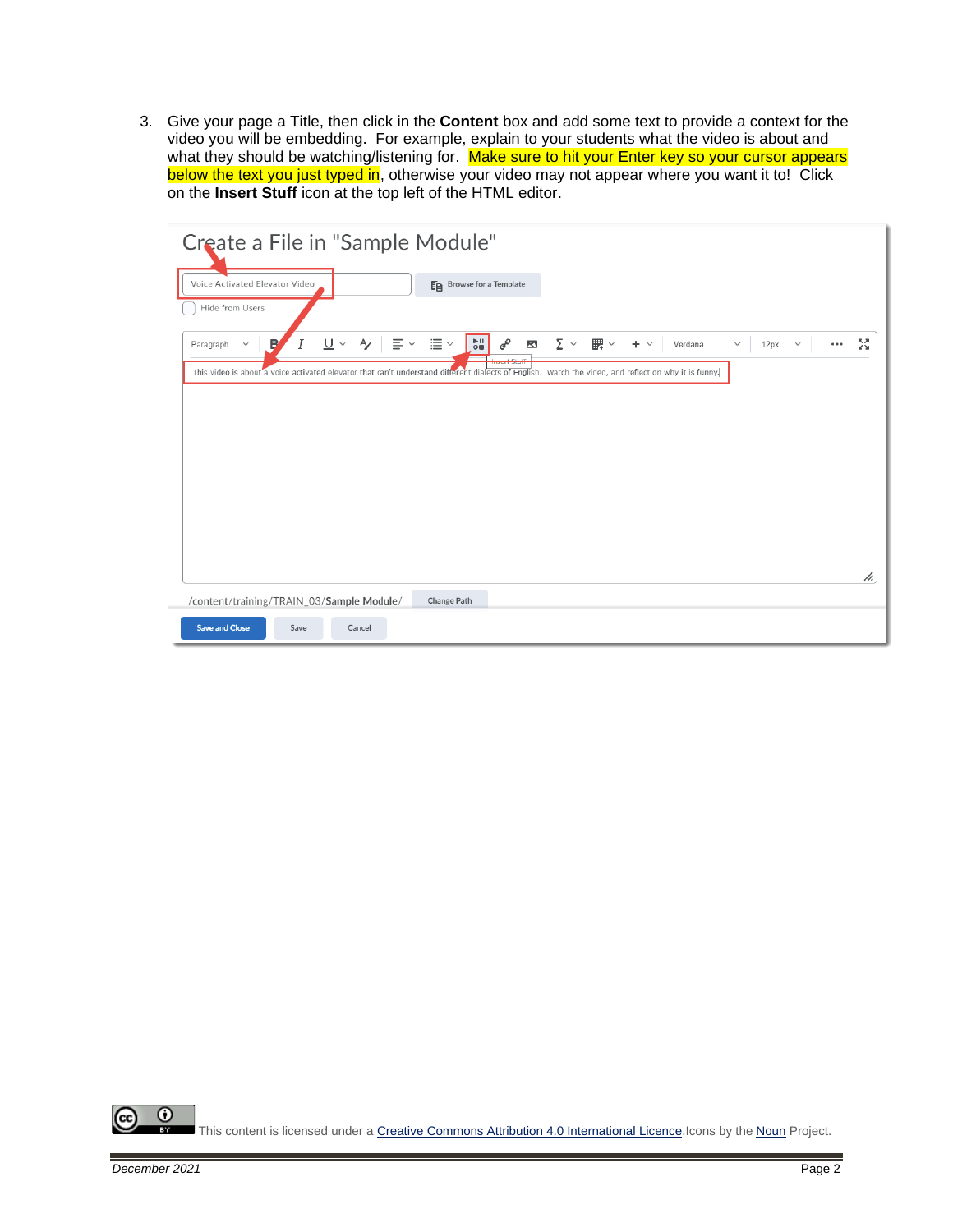- 4. Inserting a YouTube video:
	- a. In the pop-up box, click on **YouTube** on the left-hand side.



b. Type the name of the video you want to embed in your HTML page in the **Search YouTube** box, and click **Search**.

| <b>Insert Stuff</b><br>YouTube                                  | $\times$ |
|-----------------------------------------------------------------|----------|
| <b>Search YouTube</b><br>ish Voice Activated Elevator<br>Search |          |
| You must perform a search.                                      |          |
|                                                                 |          |
|                                                                 |          |
|                                                                 |          |
| <b>Next</b><br><b>Back</b><br>Cancel                            | h.       |

This content is licensed under [a Creative Commons Attribution 4.0 International Licence.I](https://creativecommons.org/licenses/by/4.0/)cons by the [Noun](https://creativecommons.org/website-icons/) Project.

 $\odot$ 

r.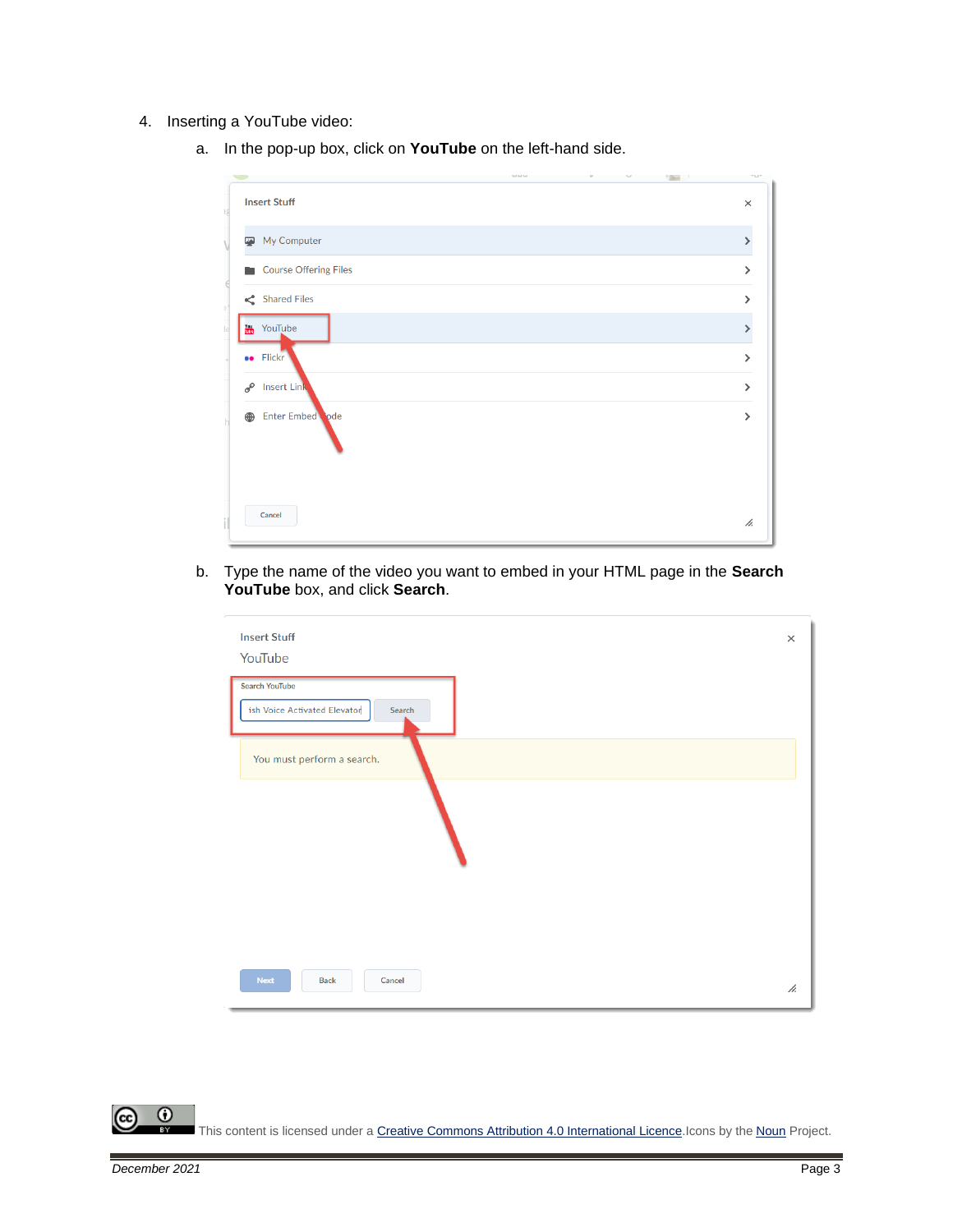c. Click on the video you want to embed, and click **Next**.



d. Preview the video if you like, then click **Insert** when you are ready to embed it.



 $\odot$ 

This content is licensed under [a Creative Commons Attribution 4.0 International Licence.I](https://creativecommons.org/licenses/by/4.0/)cons by the [Noun](https://creativecommons.org/website-icons/) Project.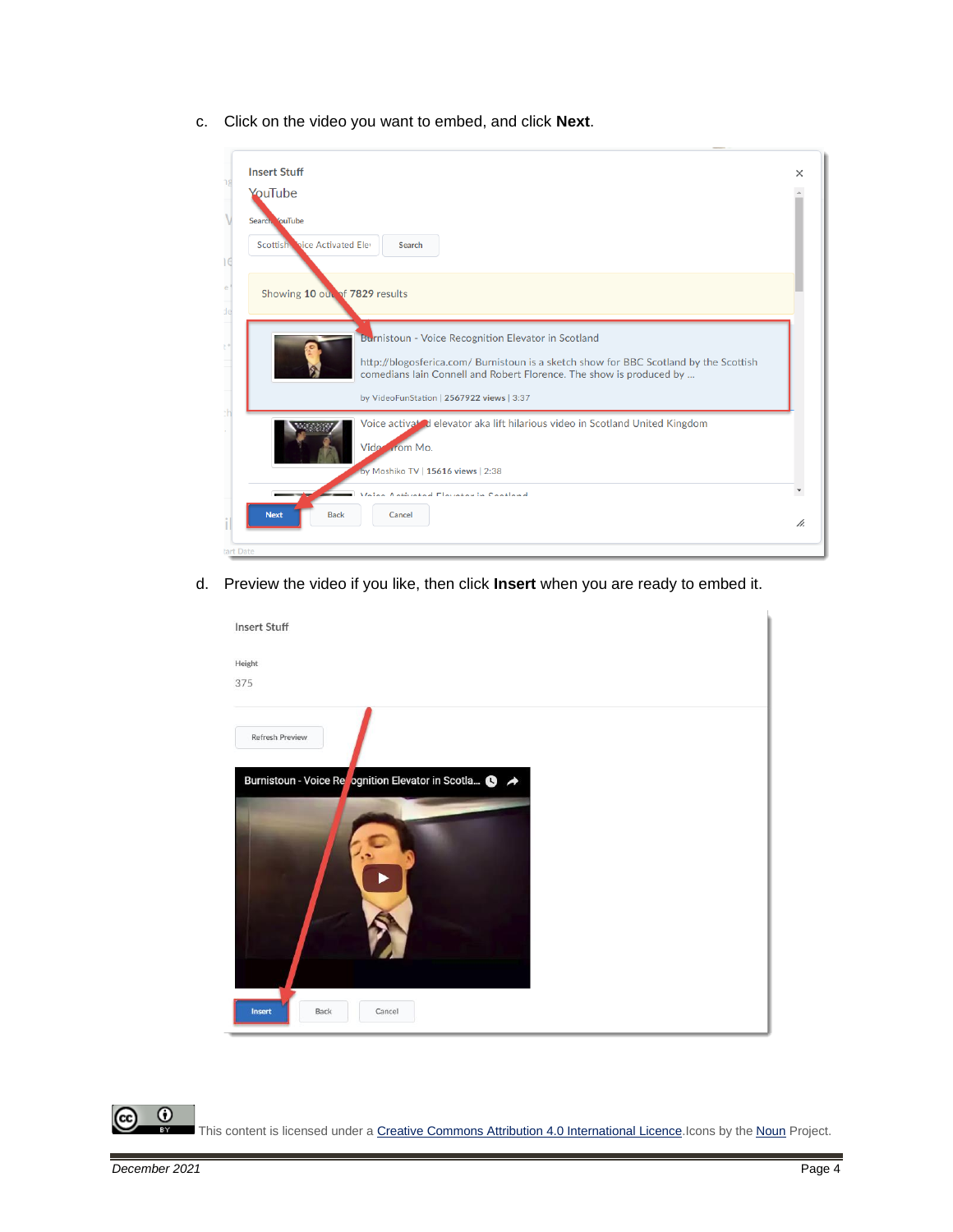- 5. Inserting a video using embed code:
	- a. In another browser window or tab, go to the website of the video you wish to embed and fine the embed code for that video (every site will be a bit different – the embed code may be under headings like "Embed" or "Share"). Copy the embed code for the video. For the purposes of this tutorial, we are going to copy the embed code from a Ted Talks video.



| Share this talk                                                                                                                                                                              |  |
|----------------------------------------------------------------------------------------------------------------------------------------------------------------------------------------------|--|
| in<br>LinkedIn<br>Facebook<br>Twitter<br>Fmail                                                                                                                                               |  |
| Direct link                                                                                                                                                                                  |  |
| https://www.ted.com/talks/rebeca_hwang_the_power_of_diversity_within_yourself?utm_campaign=t                                                                                                 |  |
| Embed                                                                                                                                                                                        |  |
| Subtitles: Off                                                                                                                                                                               |  |
| Copy & paste this code into your website or blog.<br><div style="max-width:854px"><div style="position:relative;height:0;padding-bottom:56.25%"><ifram< td=""><td></td></ifram<></div></div> |  |
| Download<br>Videos are available for download in MP4 format.                                                                                                                                 |  |
|                                                                                                                                                                                              |  |
| Subtitles: Off<br>٠                                                                                                                                                                          |  |
| DOWNLOAD VIDEO                                                                                                                                                                               |  |
| Audio is available for download in MP3 format.                                                                                                                                               |  |
| DOWNLOAD AUDIO                                                                                                                                                                               |  |

This content is licensed under [a Creative Commons Attribution 4.0 International Licence.I](https://creativecommons.org/licenses/by/4.0/)cons by the [Noun](https://creativecommons.org/website-icons/) Project.

 $\odot$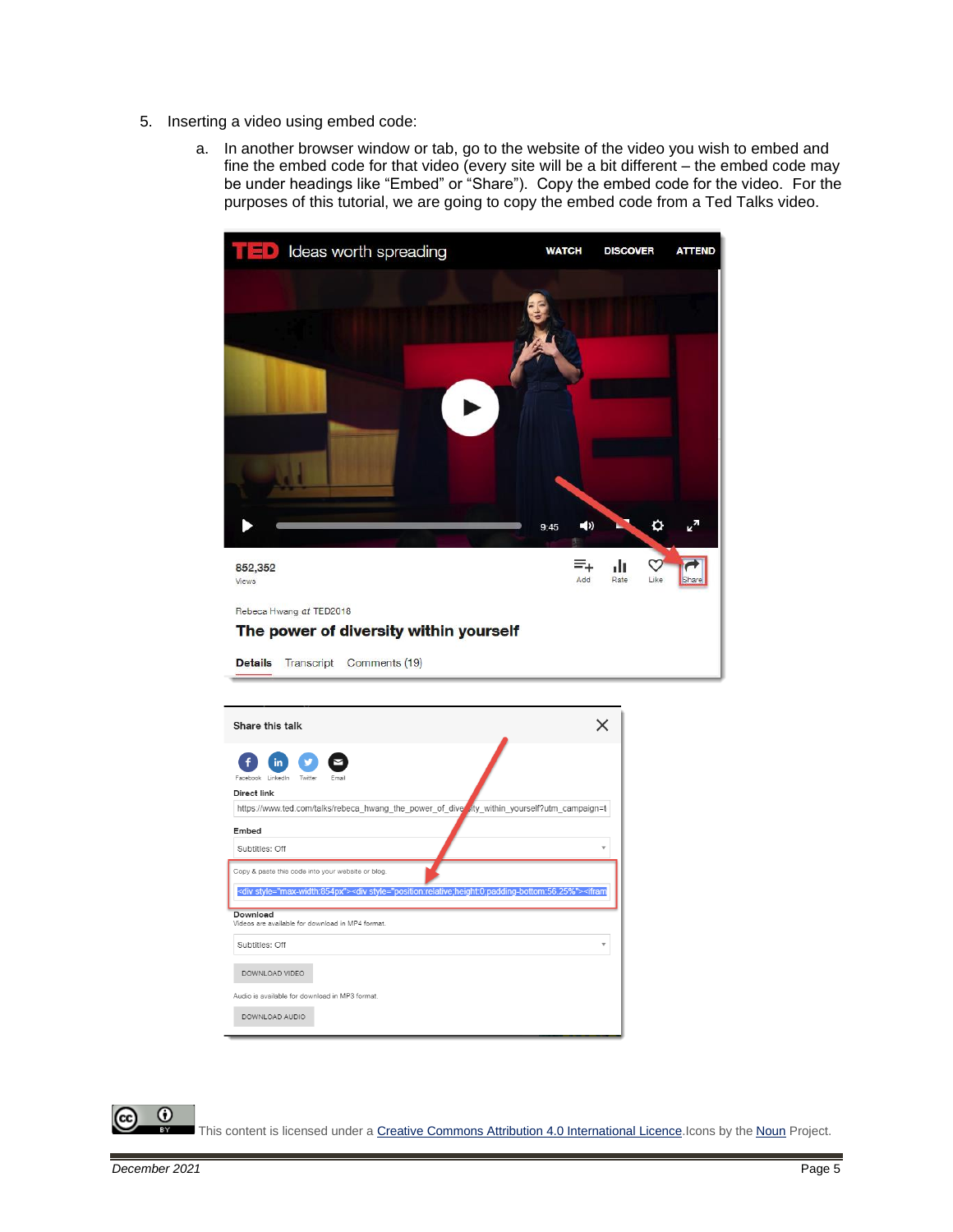b. Go back to your D2L tab or window, and in the **Insert Stuff** pop-up box, click on **Enter Embed Code** on the left-hand side.

| <b>Insert Stuff</b>     | $\times$      |
|-------------------------|---------------|
| My Computer<br>₽        | $\rightarrow$ |
| Course Offering iles    | $\mathcal{P}$ |
| $\leq$ Shared Files     | $\mathcal{E}$ |
| Tou YouTube             | $\mathcal{E}$ |
| <b>ee</b> Flickr        | $\mathcal{E}$ |
| 8 Insert Line           | >             |
| <b>Enter Embed Code</b> |               |
|                         |               |
|                         |               |
| Cancel                  | //.           |

c. Paste the embed code into the **Embed Code** box and click **Next**.

| <b>Insert Stuff</b><br><b>Enter Embed Code</b>                                                                                                                                                                                                                                                                                                                                                                     | $\times$ |
|--------------------------------------------------------------------------------------------------------------------------------------------------------------------------------------------------------------------------------------------------------------------------------------------------------------------------------------------------------------------------------------------------------------------|----------|
| Enter the embed code for an object from anywhere on the web.<br><b>Embed Code</b>                                                                                                                                                                                                                                                                                                                                  |          |
| <div style="max-width:854px"><div style="position:relative;height:0;padding-bottom:56.25%"><iframe<br>src="https://embed.ted.com/talks/rebeca_hwang_the_power_of_diversity_within_yourself" width="854" height="480"<br/>style="position:absolute;left:0;top:0;width:100%;height:100%" frameborder="0" scrolling="no" allowfullscreen&gt;</iframe<br></div><br/><math>\langle</math>/div<math>\rangle</math></div> |          |
| <b>Next</b><br><b>Back</b><br>Cancel                                                                                                                                                                                                                                                                                                                                                                               | h.       |

 $\overline{0}$ This content is licensed under [a Creative Commons Attribution 4.0 International Licence.I](https://creativecommons.org/licenses/by/4.0/)cons by the [Noun](https://creativecommons.org/website-icons/) Project.

(cc